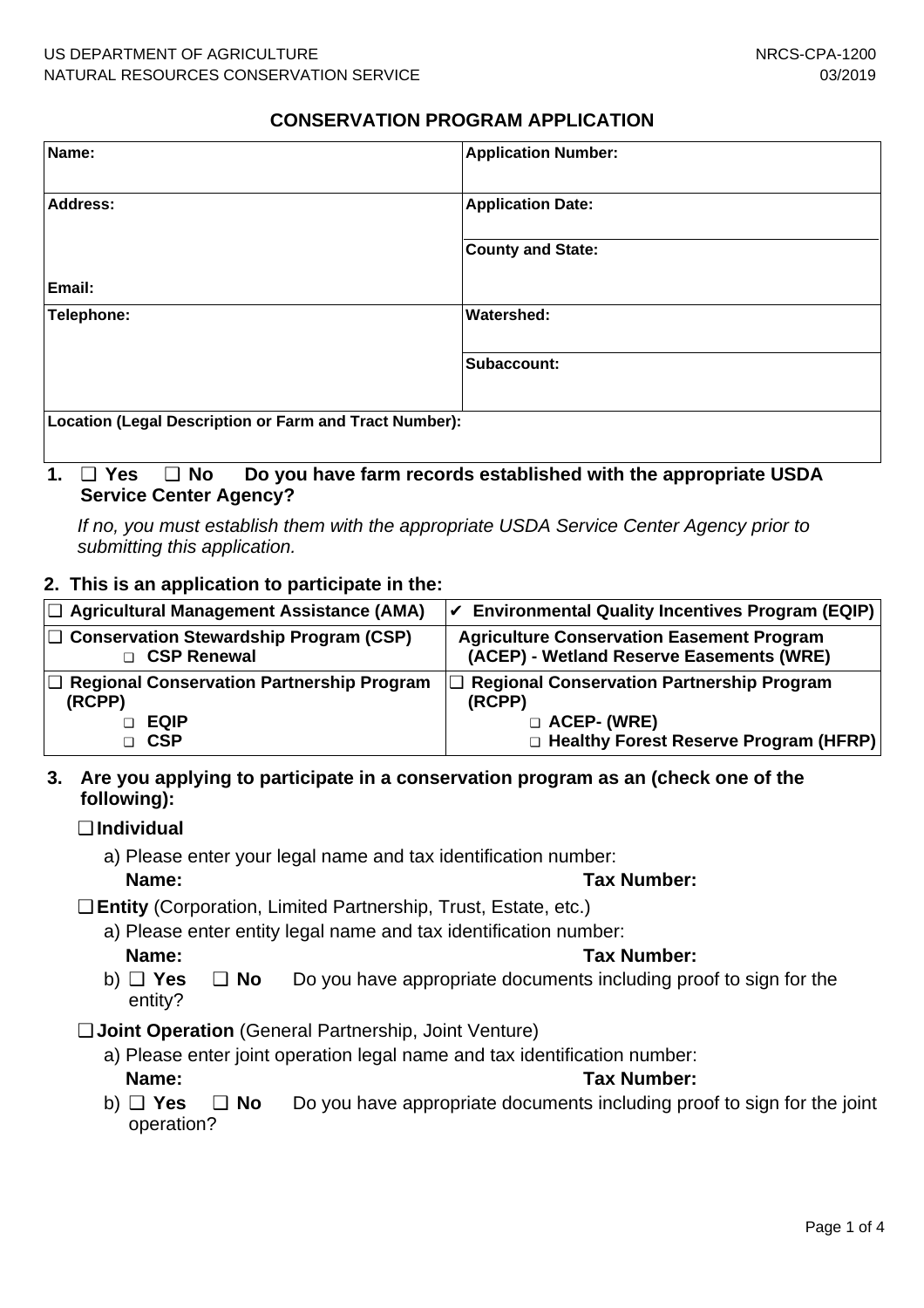- **4. Is the land being offered for enrollment used for crop (including forest-related) or livestock production?**
	- □ Crop Production **Crop Type:**
	- ❑ **Livestock Production Livestock Type:**
- **5. The land offered under this application is (check all that apply):**
	- ❑ **Private Land**
	- ❑ **Public Land (Federal, State, or Local Government)**
	- ❑ **Tribal, Allotted, Ceded or Indian Land**
- **6. You certify that Certification of control of the land offered under the application is evidenced by:**
	- ❑ **Deed or other evidence of land ownership (required for all ACEP-WRE applications)**
	- ❑ **Written lease agreement** Years of control are through
	- ❑ **Other agreement or legal conveyance (describe):** Years of control are through or, Evidence of historical control of land since:
- **7.** ❑ **Yes** ❑ **No Is the land offered under this application enrolled in any other conservation program?**
- **8. Do you meet the criteria for any of the following categories? (mark all that apply)**
	- ❑ **Limited Resource Farmer or Rancher**
	- ❑ **Beginning Farmer or Rancher**
	- ❑ **Socially Disadvantaged Farmer or Rancher**
	- ❑ **Veteran Farmer or Rancher**
	- ❑ **Not Applicable**

If you wish to apply in any of these categories, you must meet the self certification requirements. Definitions are provided below. For more information please go to this website: https://lrftool.sc.egov.usda.gov/

**Limited Resource Farmer or Rancher** – The term "Limited Resource Farmer or Rancher" means a participant:

• With direct or indirect gross farm sales not more than the current indexed value in each of the previous two years, and

• Who has a total household income at or below the national poverty level for a family of four, or less than 50 percent of county median household income in each of the previous two years.

A legal entity or joint operation can be a Limited Resource Farmer or Rancher only if all individual members independently qualify. A Self-Determination Tool is available to the public and may be completed on-line or printed and completed hardcopy at: https://lrftool.sc.egov.usda.gov/

**Beginning Farmer or Rancher** – The term "Beginning Farmer or Rancher" means a participant who: • Has not operated a farm or ranch, or who has operated a farm or ranch for not more than 10 consecutive years. This requirement applies to all members of a legal entity, and who

• Will materially and substantially participate in the operation of the farm or ranch.

In the case of a contract with an individual, individually or with the immediate family, material and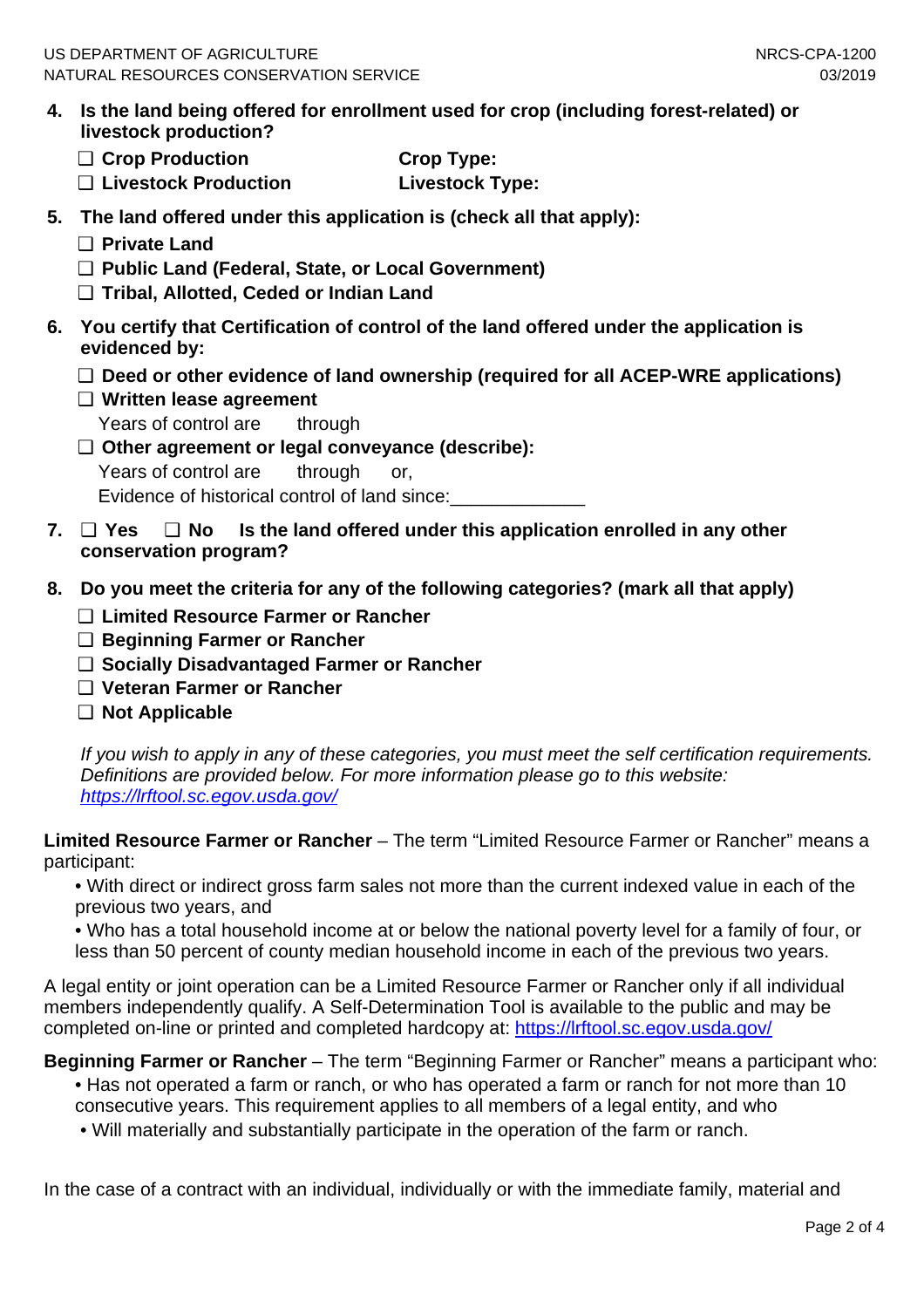### US DEPARTMENT OF AGRICULTURE NATURAL RESOURCES CONSERVATION SERVICE

substantial participation requires that the individual provide substantial day-to-day labor and management of the farm or ranch, consistent with the practices in the county or State where the farm is located.

In the case of a contract made with a legal entity, all members must materially and substantially participate in the operation of the farm or ranch. Material and substantial participation requires that the members provide some amount of the management, or labor and management necessary for day-to-day activities, such that if the members did not provide these inputs, operation of the farm or ranch would be seriously impaired.

**Socially Disadvantaged Farmer or Rancher** – The term "Socially Disadvantaged" means an individual or entity who is a member of a socially disadvantaged group. For an entity, at least 50 percent ownership in the farm business must be held by socially disadvantaged individuals. A socially disadvantaged group is a group whose members have been subject to racial or ethnic prejudice because of their identity as members of a group without regard to their individual qualities. These groups consist of the following:

- American Indians or Alaskan Natives
- Asians
- Blacks or African Americans
- Native Hawaiians or other Pacific Islanders
- Hispanics.

Note: Gender alone is not a covered group for the purposes of NRCS conservation programs. The term entities reflect a broad interpretation to include partnerships, couples, legal entities, etc.

**Veteran Farmer or Rancher –** The term "Veteran Farmer or Rancher" means a producer who served in the United States Army, Navy, Marine Corps, Air Force, or Coast Guard, including the reserve component thereof; was released from service under conditions other than dishonorable; and:

• has not operated a farm or ranch, or has operated a farm or ranch for not more than 10 years; or

• who first obtained status as a veteran during the most recent 10-year period.

A legal entity or joint operation can be a Veteran Farmer or Rancher only if all individual members independently qualify.

# **9. Is any of the land offered for enrollment under this application:**

- ❑ **Certified Organic by the National Organic Program (NOP)**
- ❑ **Transitioning to become Certified Organic by the NOP**
- ❑ **Exempt from Organic Certification as defined by the NOP**
- ❑ **Not Applicable**

Certification in any of these categories is to assist with planning and will not automatically result in the application being considered in any initiatives made available for organic-related production. Applicants must specifically request to participate in an organic initiative. Note that the EQIP Organic Initiative has a lower payment limitation (\$140,000 over the period of fiscal years 2019-2023 per person or legal entity) than payments made to a person or legal entity under General EQIP.

On the farm(s) identified above, the Applicant agrees to participate in the identified program if the offer is accepted by the NRCS. The undersigned shall hereafter be referred to as the "Participant." The participant understands that starting a practice prior to contract approval causes the practice to be ineligible for program financial assistance. The participant will provide written authorization to